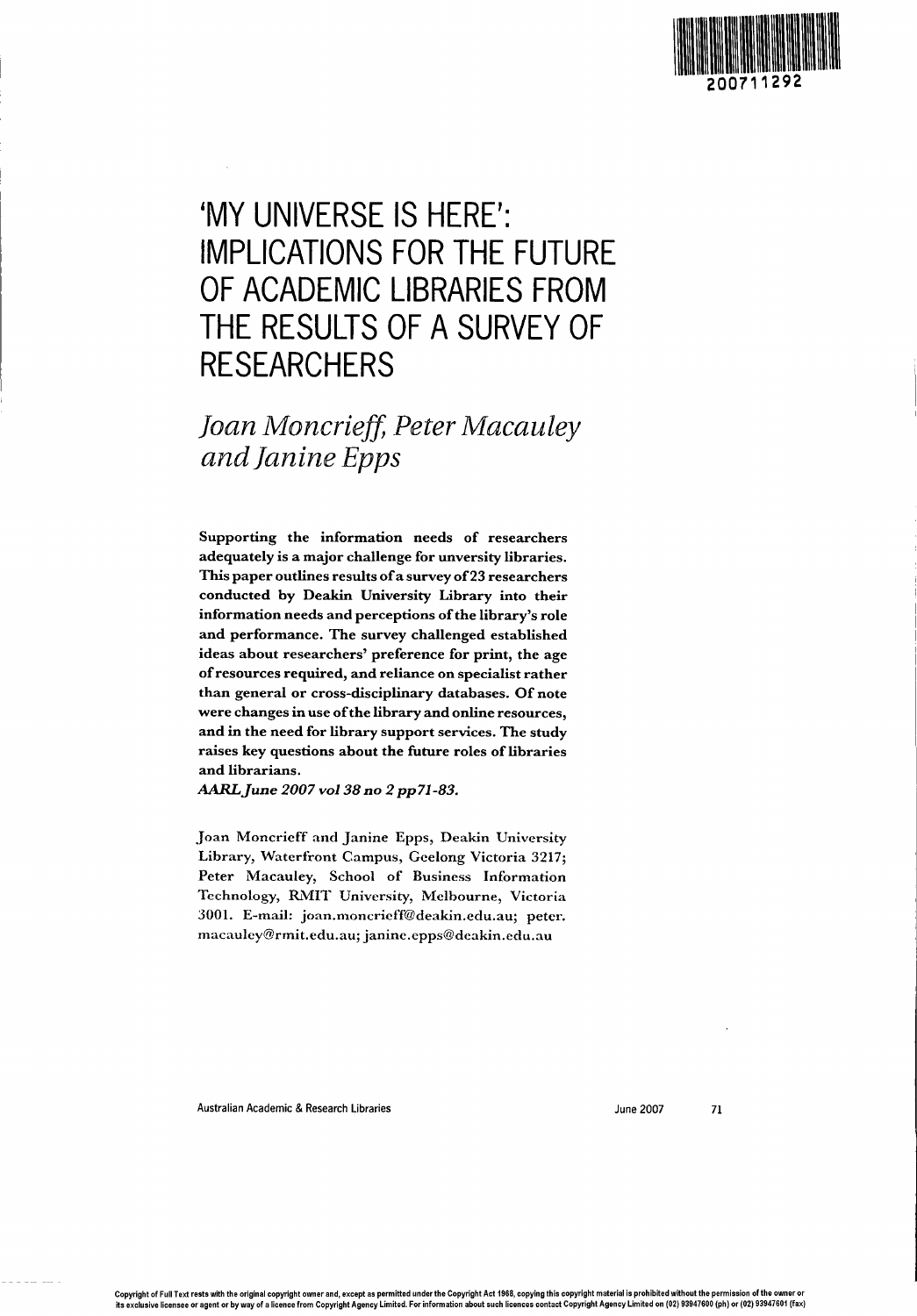epictions of libraries of the future in popular culture can be illuminating as well as interesting. Often they reflect librarians' library-centric view of the world, where the library is the central repository of all important knowledge, and the librarian serves as gatekeeper and guide (see for example, *Star Wars Episode*  $2^1$ *)*. As a device, books are often used as symbols of the freedom to think in the face of oppression (for example,  $V$  for *Vendetta*<sup>2</sup>), validating the library credo of the importance of preserving knowledge, **in** particular its most powerful medium, the printed book. Occasionally depictions of the future can be more challenging. In  $I$ ,  $Robot<sup>3</sup>$  the robot-phobic character played by Will Smith is confronted by an adversary who accuses:

I suppose your father lost his job to a robot. I don't know, maybe you would have simply banned the Internet to keep the libraries open.

Universally, it seems, libraries arc associated with *books.* OCLC, reporting a 2005 survey, noted that 'roughly 70% of respondents, across all geographic regions and U.S. age groups, associate libraries first and foremost with books. There was no runner up.<sup> $A$ </sup> Confronted by the growth of online resources and the ready availability ofonline information, librariansstrongly defend the future oflibraries, and concomitantly, that of print. They point to the continuing increase **in** paper titles published, the wealth of information still not digitised, people's preference for print, and indeed their relationship to the medium, including psychological and cognitive aspects.<sup>5</sup> 'Electronic sources of information alone cannot substitute for all the wealth and richness of the conventional library'.<sup>6</sup> Studies may show a continual increase in the use of online resources by researchers<sup>7</sup>, yet there is enough evidence presented to indicate that academics are not fully in favour of cancelling print subscriptions, or discarding print backsets.<sup>8</sup> Librarians seize evidence that print journals and books remain important, and recommend marketing print resources to undergraduates, for example, as a way to get better grades. This position is redolent of a last stand, books and libraries against an overwhelming onslaught of online information.

The role of the librarian is correspondingly defended. Internet search engines are seen as no match for the discrimination brought by a professional librarian. 'Forget the personal trainer, the personal banker, it's the personal bibliographer that everyone will want'.

**In** this romantic - or nostalgic - scenario the future has libraries stocked with printed books, and the world pretty much going on as it is, because digital cannot replace print, no matter how much is digitised. The other view, represented at the extreme in *I, Robot*<sup>11</sup>, sees libraries fundamentally transformed by the move online, both in their nature and in the services they provide.

Surveys seem to report consistently that, as use of electronic resources increases, visits to the physical library decline.<sup>12</sup> What is to stop a future where the libraries arc closed, because the internet delivers everything that libraries once did? Libraries and librarians are the products of information encapsulated in a medium that by its nature can be stored in discrete collections, controlled, lent and borrowed. Academic libraries are a monument to the professional credo of

72 Volume 38 Number 2 **Australian Academic & Research Libraries** Australian Academic & Research Libraries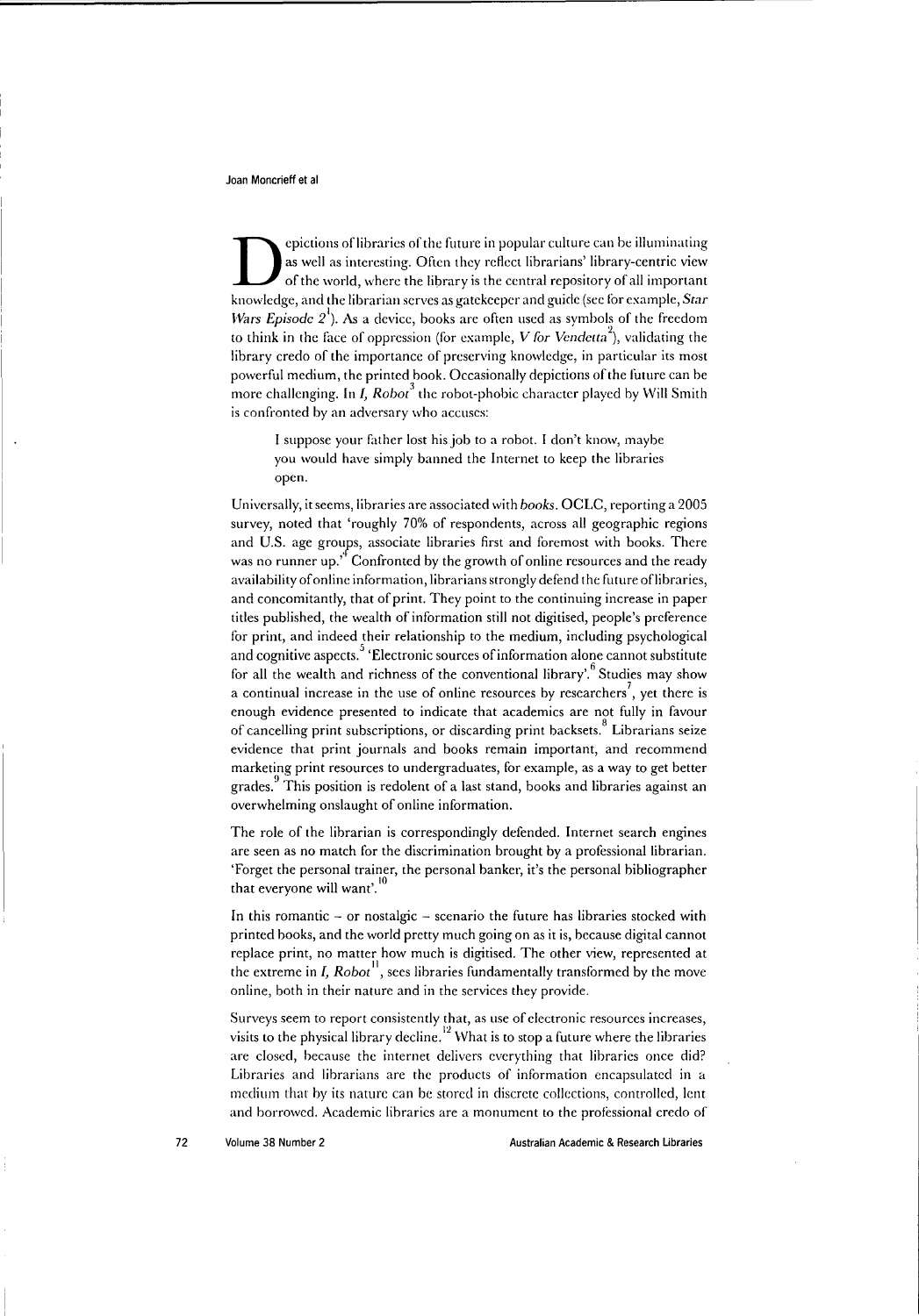collecting print, with size still used as a primary indicator of quality and worth to<br>the user. Size has been a critical factor in attempts to evaluate library collections Size has been a critical factor in attempts to evaluate library collections through activities such as Conspectus. Although the Conspectus summary of various collecting levels makes it clear that the types of works collected is important ('basic', 'fundamental', 'classic', 'key', 'seminal' and 'significant' for instance") size increases as you go up the chain: from no selections, to a few selections, to a broad selection, to a collection including 'all significant works of recorded knowledge'.<sup>15</sup>

Librarians 'work in a profession that was conceived and designed to function in the print world'.<sup>16</sup> Librarians have created clever ways to discover information wanted by users, clever ways to categorise it, list it, order it, retrieve it, and, on the way, ensure its availability to others in the future, disasters aside. Librarians are typically intermediaries or gatekeepers to the information in these collections. What happens when that role 'is effectively reduced to an echo in an empty room when consumers have the ability to vote with their mouse clicks and money'?<sup>17</sup>

# **CONTEXTUALlSING THE STUDY**

In response to the growing availability of online resources and increasing needs of research, Deakin University Library, a medium-sized Australian university library, undertook a survey to determine information needs of researchers in the current environment, and the library's perceived role and performance. The survey had its origins in concerns about a lack of overall strategy for developing access to journals and databases in a progressive way that would best serve the institution's needs into the future. At the time there was no articulated policy regarding the provision of access to journals in hard copy or online, and there was concern that measures were not in place to ensure adequate journal coverage for the University's priority research areas. It was felt that there was a lack of understanding by the Library of the strategic and developmental needs of researchers within the University. Though the Library had in the past held focus groups to ascertain client needs and expectations, these had concentrated on students and on academics as teachers, rather than on researchers.

The Library Committee of the time recommended conducting a survey to identify whether library holdings and services were sufficient and to gather suggestions for future improvements or changes to holdings and services. It also wished to identify ways in which the library might further support present and future research needs. The survey team established by the library was also keen to use the survey to inform the library of researchers' attitudes towards online resources, and inform the library's future collection development decisions.

Internally there were conflicting opinions among library staff concerning appropriate collection management practices. Most staff held firm to the view that online sources of information alone were no substitute for the services and collections provided within the physical library spaces. Many staff were resistant to the notion that print resources were becoming increasingly irrelevant.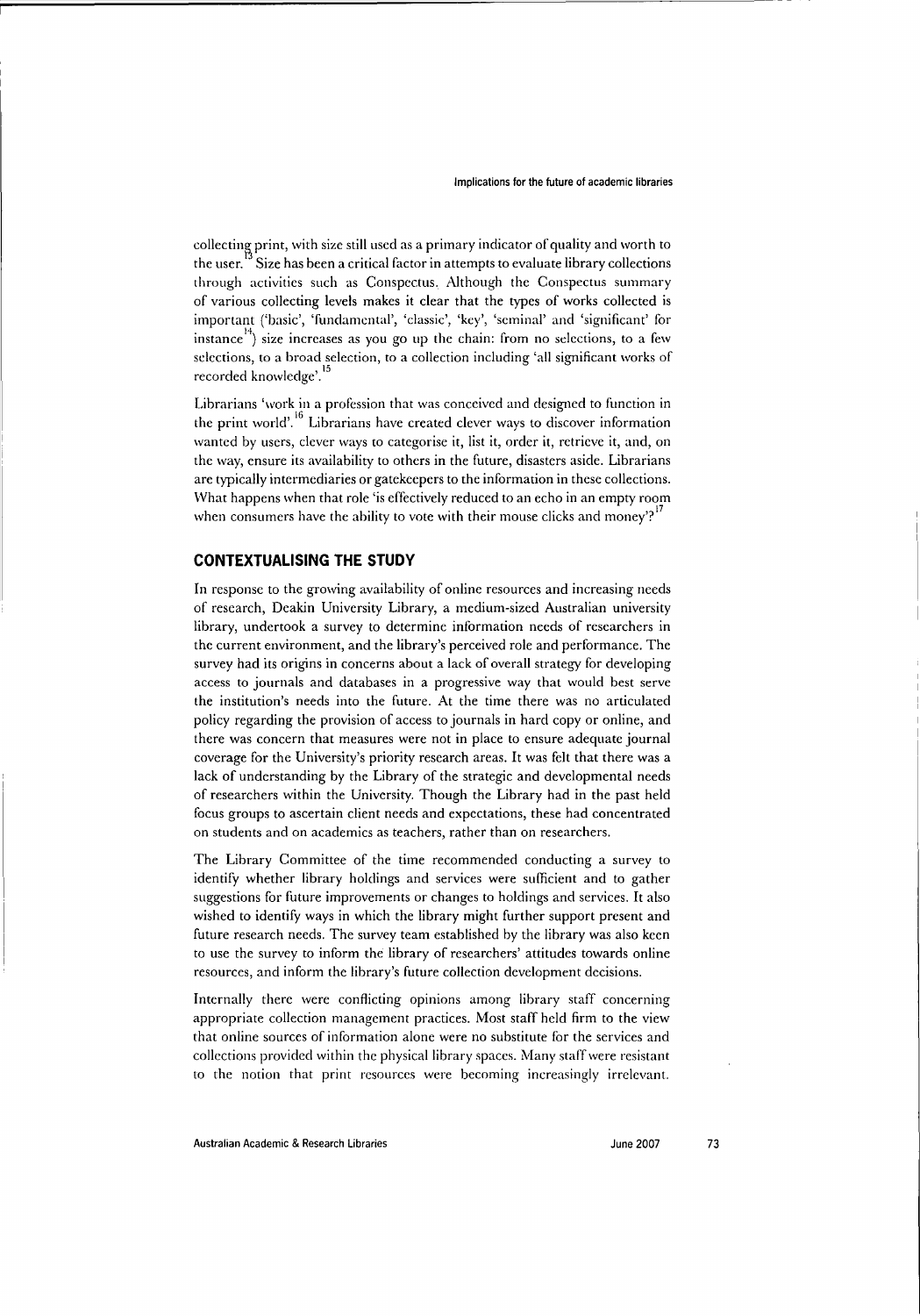Although the library was progressively increasing online availability of journals, most librarians believed researchers preferred print, and would resist giving up print subscriptions and removing print journals from the shelves.

The library collection had been developed according to traditional notions of the size of a collection being a measure of its worth. Emphasis had been on acquiring material through purchase and donation, to build scope and depth in the collection. The traditional notions expressed in Conspectus levels drove collection building. For research (level 4) this includes current and retrospective resources, major published source material, all important reference works, a wide selection of specialised monographs, and an extensive collection of journals.<sup>18</sup> Where possible, the library had acquired extensive print journal back sets to support research. Thus the collection reflected traditional ideas regarding 'just in case', rather than 'just in time', and was being developed by librarians immersed in a professional culture that believed research was best supported by big collections of historical, as well as current, print resources.

Overall, collection management practice reflected the notion that professionally trained librarians know best what library clients should have, and must act as curators of the library collection to ensure it maintains its value not just for current users, but also those in the future. This was despite the fact librarians acknowledged academics as the experts in their disciplines, and worked closely with them in selecting materials.

Originally the survey was envisaged as a universal web survey, and similar surveys used elsewhere were investigated as models. However, after consideration, it was agreed that a small team would undertake a series of interviews with research staff across the University. It was hoped that by using interviews rather than a web survey, the quality of the information gathered would be higher and more detailed.

The initial survey consisted of a series of interviews with 23 researchers. The survey group included researchers from all faculties, at all stages of a research career, those new to the institution and those long established, and of different ages and academic levels. All interviews were undertaken face-to-face in the interviewees' offices, with the exception of one conducted by telephone. The interviews were recorded, transcribed and the data categorised and coded. All comments and suggestions were regarded as having equal merit. Those mentioned by several researchers were given higher priority, but any suggestion was noted for investigation.

The process involved:

- I. Formulating questions
- 2. Sending letters to Deans, Associate Deans (Research), Deputy Vice Chancellor (Research)
- 3. Testing interview questions
- 4. Scheduling interviews (via phone; a confirmation email and confidentiality statement and consent form were sent)
- 5. Carrying out interviews

74 Volume 38 Number 2 **Australian Academic & Research Libraries** Australian Academic & Research Libraries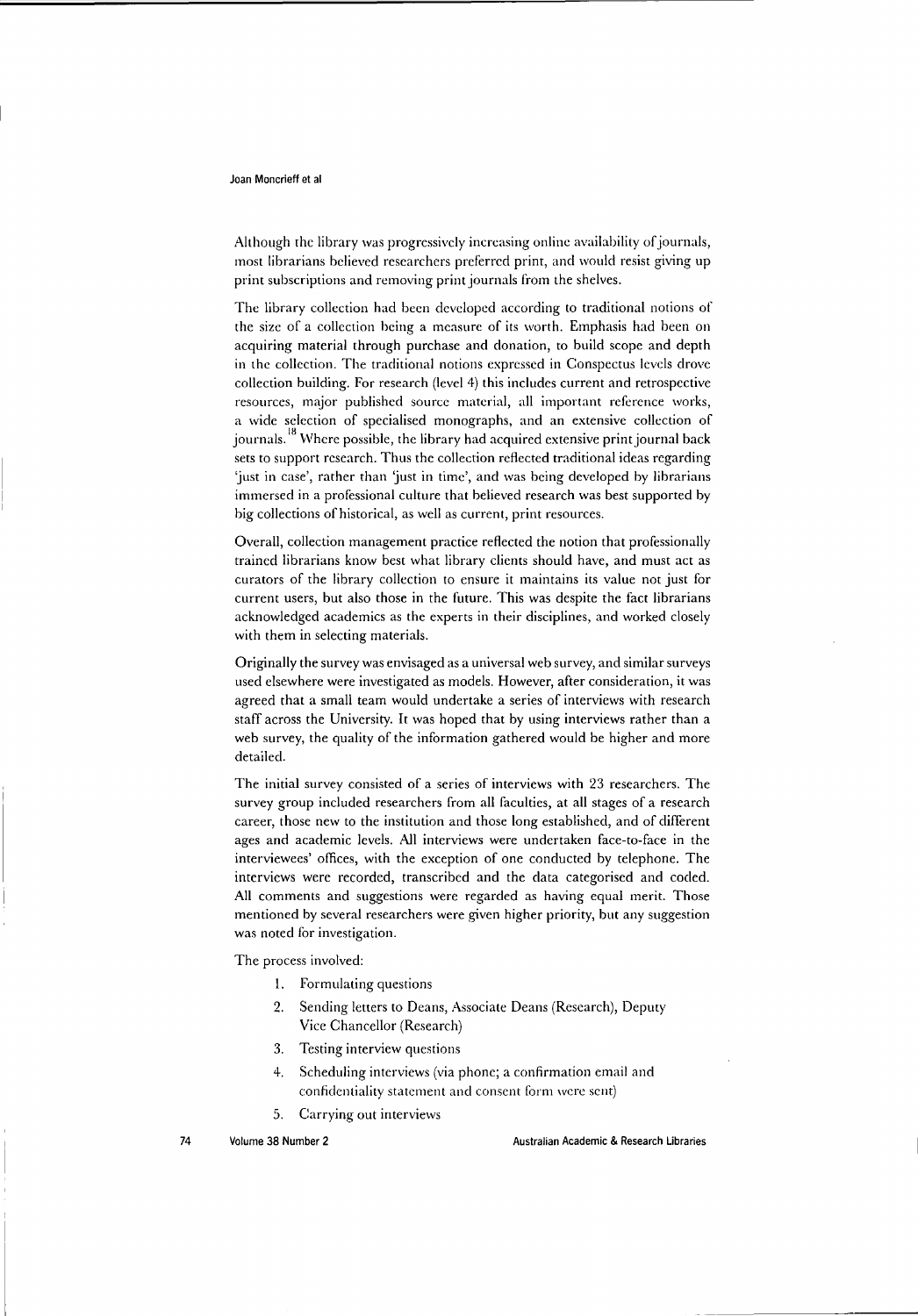- 6. Transcribing the taped interviews
- 7. Coding the data
- 8. Analysing the data
- 9. Drafting the project report
- 10. Reporting back to the library management group with recommendations.

It was expected that answers to some questions would be very different, reflecting the researchers' different discipline areas. However, the areas of commonality have been surprising, with some responses counter to the expectations of the research group. The trends identified have considerably challenged the library's traditional notions regarding researchers' preference for print, the age of resources required, and reliance on specialist rather than general or crossdisciplinary databases.

# **FINDINGS OF THE SURVEY**

#### 'Without Wanting to Sound Heretical I Hardly Go There'

One of the tenets of academic libraries is that they are central to the intellectual life of the campus on which they are situated. Library literature and campus planning often reflect this idea, which popular culture commonly depicts by having people meeting and researching within the library itself

According to the academics interviewed, however, this is far from the case. The results of this survey concur with the trend identified in Tenopir's overview of recent research studies - that 'among faculty members ... higher use of electronic journals is accompanied by a decrease in visits to the physical library.<sup>19</sup> Few of those interviewed visited the library in person regularly. Many commented that they are physically using the library less and less. They also acknowledged this as a change in habits, with comments such as 'I used to be in the library all the time and without wanting to sound a bit heretical, 1 hardly go there'; 'I increasingly don't go to the library, 1 sit here and use what's online'.

This change appears to be a consequence ofthe increasing pressure on academics' time. Very few researchers write at work, instead choosing to do the majority of writing at home. Visiting the library no longer fits this pattern:

We often think of academics sitting in their offices writing their stuff and they can go down to the library and they can do whatever but more often than not they're not on campus when they're doing that.

The depiction of scholars consulting dusty tomes within the library, though nostalgic and alluring, belongs to the past. A number of interviewees reflected on these past times when they would regularly visit the library to browse new books and journals, and the joy and serendipity of browsing and discovering something unexpected:

Australian Academic & Research Libraries **Australian 2007** Australian Academic & Research Libraries **Australian**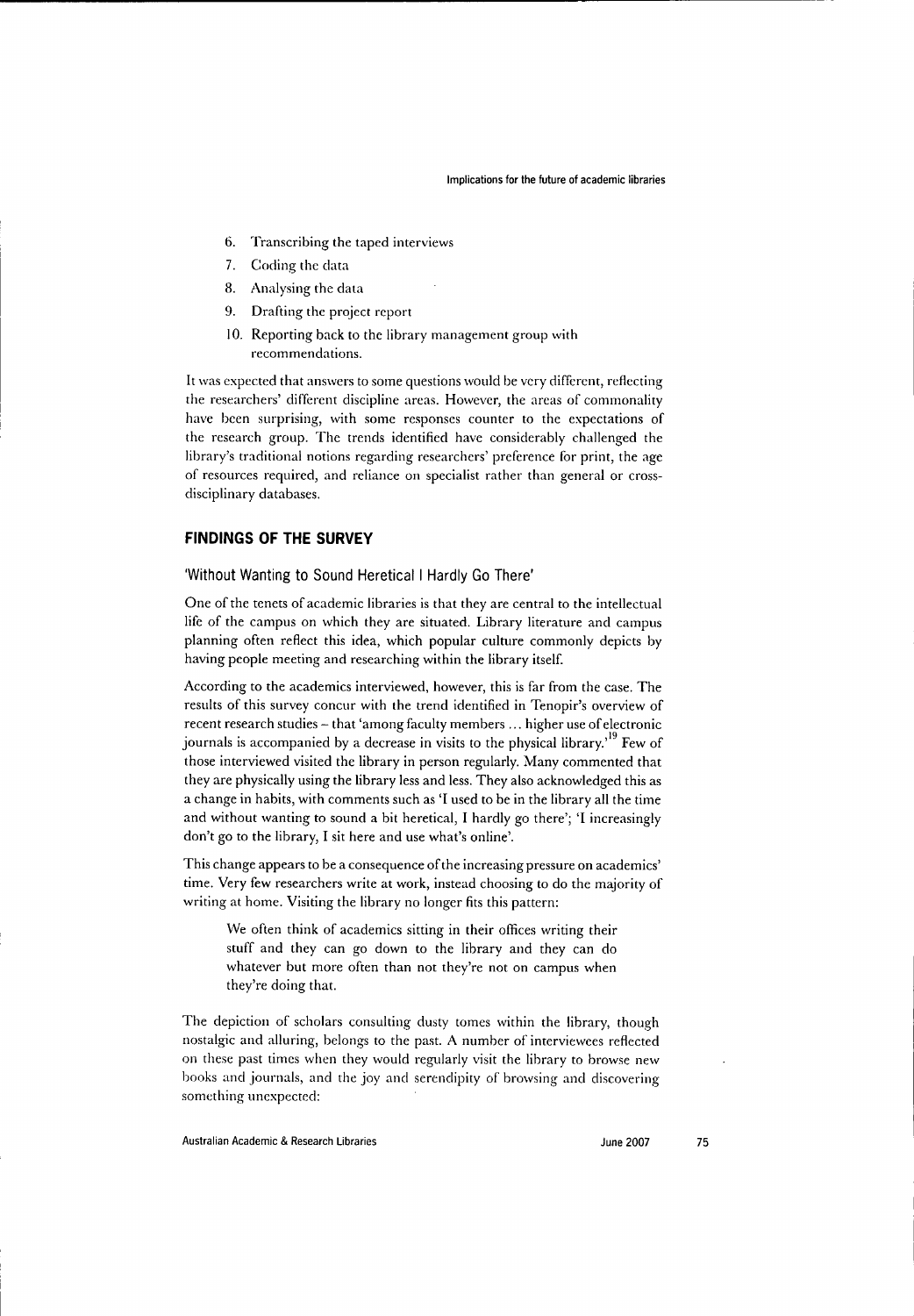the computer never stands the hairs up on the back of your neck [compared to] when you're in the library on your own and you're flicking and, aaaah.

some of my happiest days have been spent in the serials collection ... going through tables of contents and not following a keyword; you're stumbling upon things in a hard copy in a way that I wouldn't stumble upon necessarily doing a database search.

In some cases physical browsing has been replaced by alerting services and library emails listing new books added to the collection. However, as use of a print collection in a central facility is replaced by the use ofonline resources from home and the office, a major challenge for libraries is to rethink their services and facilities in light of the fact that many clients rarely visit them physically.

# 'I Just Put in an Interlibrary Loan'

The notion of centrality also extends to the ideal of collection building, where research resources must be held within the library's collection itself, and the extent to which this occurs is a measure of quality and performance. Notions of quality of the university itself are associated with this idea, including its ability to attract and retain researchers. This is the source of 'just in case' versus 'just in time', and the reason for the common collection management tenet of continual and deliberate collection building.

However, the researchers interviewed seem to maintain a pragmatic approach to the ability of the library to purchase all the resources required by them. As research can be highly specialised there appears to be no expectation that the library needs to acquire all relevant material. Interlibrary loans provide an acceptable avenue for overcoming the gaps in the collection. One researcher commented, 'If there's [something] I think I want and the library doesn't have it I just put in an interlibrary loan'.

Many of those interviewed had access to other libraries, particularly university libraries, through colleagues such as research assistants, doctoral candidates or other research partners. Sometimes they had more formal affiliations such as associate staff membership. According to the ideals of collection building, this indicates 'weaknesses' in the library's collection, but overall those interviewed did not perceive this as problematic. Online catalogues have made the job of locating material much easier. There was clearly a view that the library could not provide everything required by researchers and formal mechanisms, such as interlibrary loan, or informal mechanisms as mentioned previously, were considered acceptable alternatives for gaining access to necessary resources by almost all researchers.

Academics also made considerable use of their own collections of materials. Many researchers purchased their own resources and, due to the specialisation of their research, did not feel the library needed to acquire them. Not surprisingly,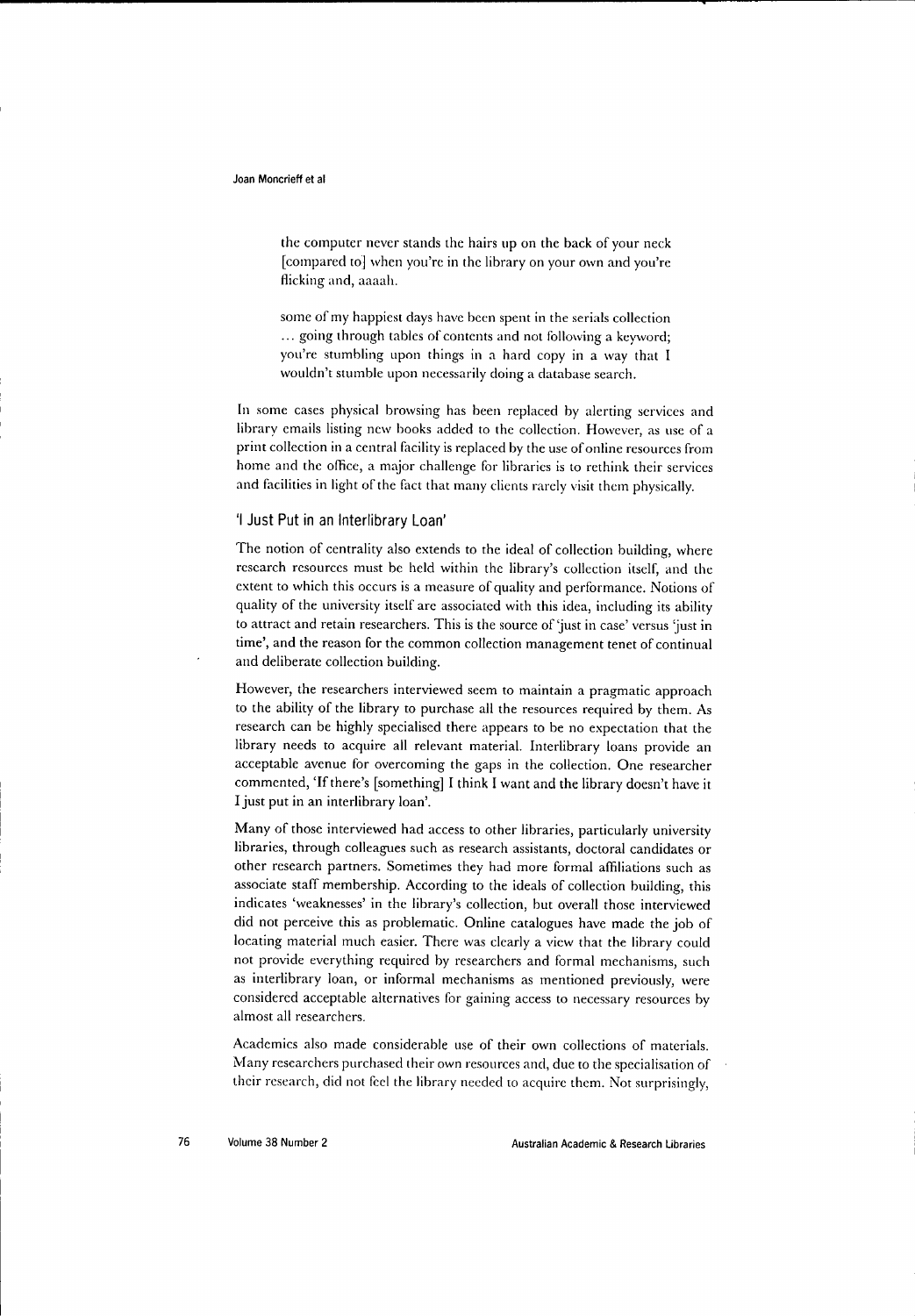often their favourite journals were the ones they subscribed to, published in, or where they participated on the editorial boards, meaning there was not always the expectation the library should purchase them.

The library, though an important provider of information resources, is only part of the information network used by researchers to discover the information they need. As one researcher stated, 'I can always find it somewhere or on an interlibrary loan or some way'.

#### 'Electronic is Obviously the Way to Go'

The early years of online resources were marred by suspicions about the trustworthiness of the resources - their ongoing availability, their completeness, their quality of production, limitations on use, and cost. Ongoing studies of user acceptance show continual increase in their use, but indicate difference in acceptance rates between academics from different disciplines, and a reluctance to replace print with online  $-$  rather, a preference to maintain both.<sup>20</sup> Despite the obvious decline in the use of print, the response within libraries has generally been to maintain dual access to both, particularly for core titles. In 2002 the Periodicals Price Survey noted a 'flip' from print-plus-online to online-plusprint pricing, and speculated that this indicated libraries were ready to make the switch to online only.

All those interviewed were asked which would they prefer if the library could only afford either a print or an online version of a journal. Overwhelmingly the answer was online. Some who expressed a preference for print recognised this as a personal preference, and acknowledged the advantages of online: 'me personally I'd prefer print ... but I really think from the point of view of the university community ... electronic is obviously the way to go'.

There was an indication that some kind of watershed had been passed in the transition from print to online in recent times, as suggested by the following comment: 'A year ago I might have said just get the print'. Some researchers did express concern about losing access to journal content once an online subscription ceased: 'As soon as you unsubscribe from the online journal you also unsubscribe from all the historical files that you had access to it, so I guess that's my fear of online only'. However, regarding the transition from print to online, in the words of one researcher, for print journals 'I think it nearly is dinosaur time'; and of another, 'having that print there, I think it's fast becoming obsolete'. In contrast, '[online]'s much more convenient for me'; '[online] increases your flexibility. You can be where you want to be'; 'online is incredibly convenient'.

AnotherfirmIy-held notion challengedbythe surveywasthe use ofmultidisciplinary databases for research. Interestingly, though an increasing trend to search by topic using large, mixed-title databases has been reported $^{22}$ , librarians generally regarded the multidisciplinary databases as primarily undergraduate resources. Many researchers interviewed tended to focus on the large multidisciplinary databases and rarely spoke about the more specialised ones; as one stated, 'You want the [specialist database ...] but you also want the one where you can access more than just one research area, so that's why the *Expanded Academic* thing is

Australian Academic & Research Libraries **Material Contract 1988** June 2007 77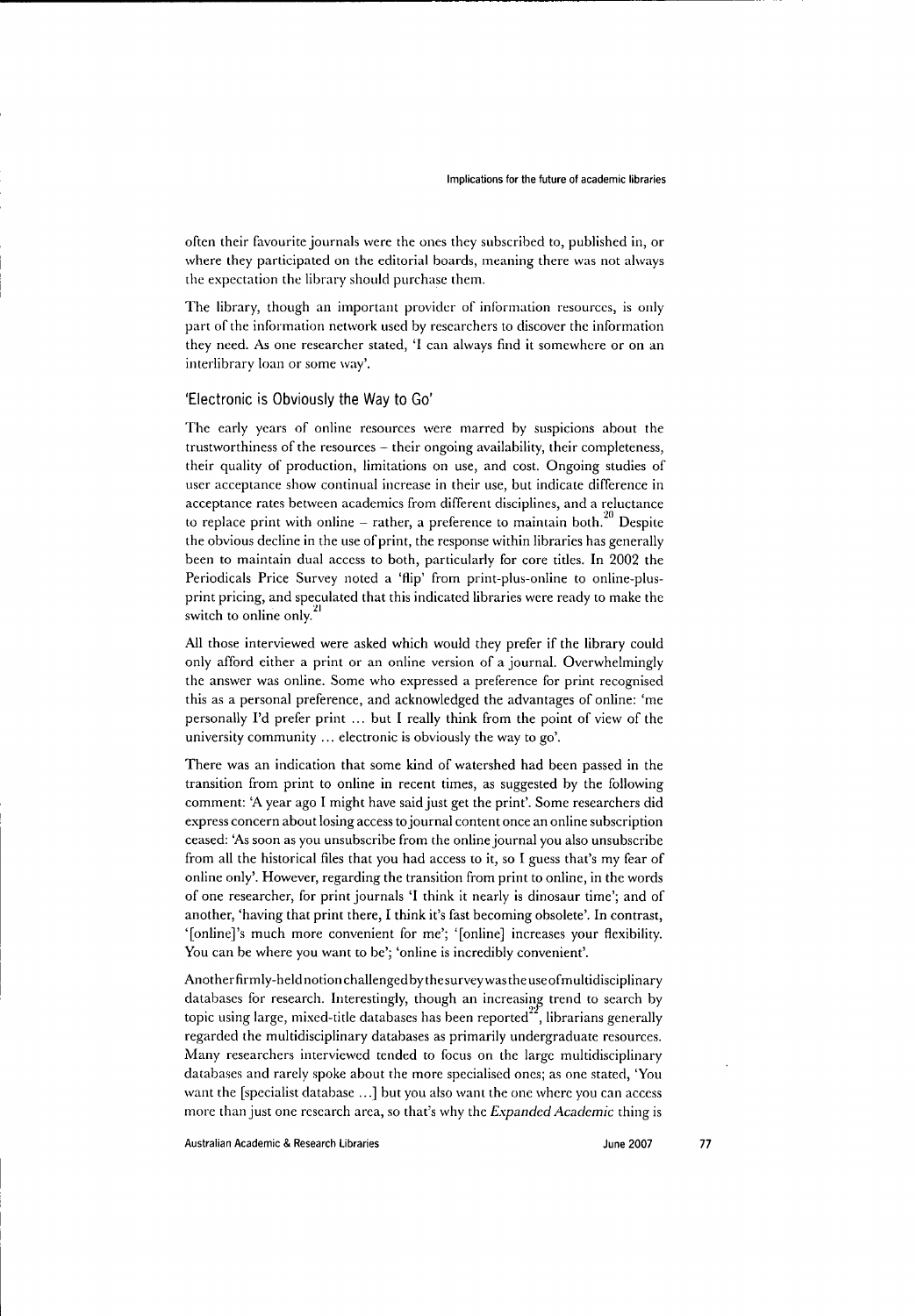also good'. The use of multidisciplinary databases is consistent with new patterns of information search and access noted by Houghton  $et al^{23}$  that are driven by the growth of new modes of research. One of the strongest themes that came from the interviews was the importance of cross-disciplinary research. One very successful researcher stated,'To be successful you do need collaborations and you need multidisciplinary approaches'. The popularity of databases and 'the scope they offer to cross-disciplinary boundaries and access a much wider range of articles than before<sup>,  $^{24}$ </sup> reflects these new demands.

## 'Old Copies of Journals ... It Would Be Wasted Space'

The classic notion of collections to support research requires libraries to acquire and preserve resources for an indefinite period. The advent of online alternatives, such as JSTOR, which provides online access to complete runs of many scholarly journals, gives libraries the opportunity to dispose of vast stores of print, but libraries are only slowly taking this up. The slow movement seems related to several assumptions by librarians: that academics will not easily give up access to print, that large collections are associated with ideas of 'value' and 'prestige', and that research fundamentally requires access to older literature. The three assumptions intertwine - 'value' is associated with researchers' use and need for old material, 'prestige' is associated with greater size and so greater value, and maintaining print is related to concerns about the ongoing availability and quality of reproduction of the online equivalents.

Responses from the academics interviewed show there is no doubt that ready availability and access to material is highly desired, so much so that online is overwhelmingly preferred. Librarians in the study group were also very interested in how far back researchers commonly go when researching, because this is the most fundamental reason why long runs of print journals have been actively sought and maintained. This was the source of the greatest surprise to the group. As well as finding out that online was preferred by nearly everyone, the group discovered there was considerable variation in how far back researchers go when researching, even within disciplines. Almost as many researchers said five years of journal backsets was sufficient as those who said more than ten years was required. The mix of disciplines using older literature was also not what was generally expected by the group. The only constant appeared to be a generally greater emphasis placed on the need to access up-to-date information.

In response to a question about the need to keep long runs of print journals if the library had online equivalents, most researchers were quick to respond 'no'. A couple of academics acknowledged the vast amounts of space that print journal collections consume. One said, 'I think if you filled up all the shelves in your library with old copies of journals going back 50 years it would be wasted space'. Another commented, 'they do take up vast amounts of space and not just this library ... Other libraries where there are shelves and shelves of stuff and only five percent of the space in that particular shelf has got things that you might find'. However, if questioned further, a number spoke of their insecurities about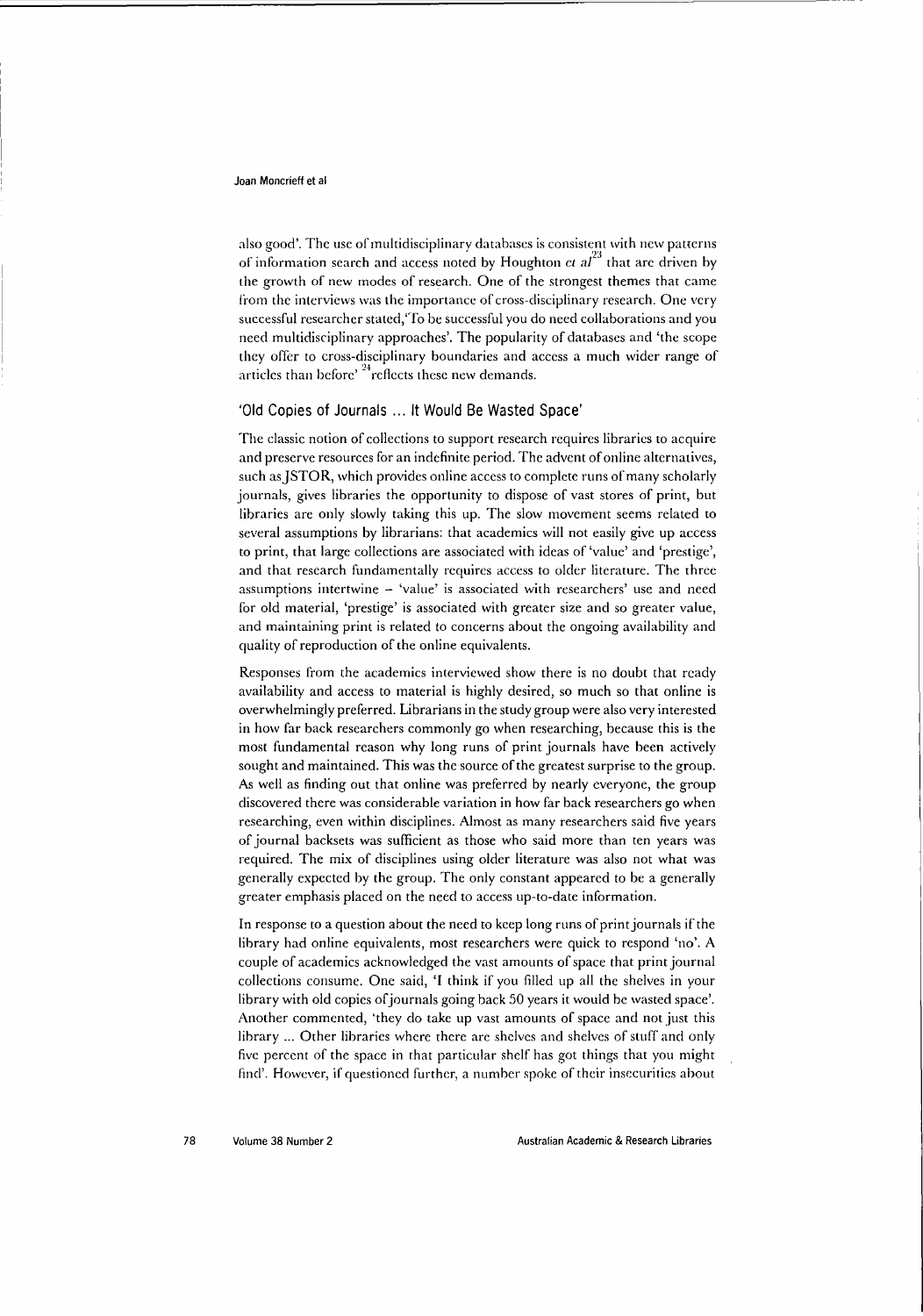the permanence of the online versions. One respondent was adamant that print runs should be preserved and said 'Bloody sure you should [keep them]. You're a librarian ... you're not supposed to destroy the things'. Another commented 'I would like to know I suppose that somewhere in Melbourne there was still the print set of that journal'. Several suggested that the library should keep older print journals already in the collection, but otherwise should not acquire any more.

#### 'I Can't Imagine Libraries Just Becoming a Computer Store'

Though a specific question on this issue was not asked, researchers offered conflicting views on the place and future of the library in an increasingly electronic future. Comments offered about the future of the physical library included: 'I can see it shrinking just like computer technology has made things shrink'; 'I'd hate not to see a library. Physical presence of a library for instance. Not to see an electronic library or whatever. I think we still every now and then really want to go and just spend time browsing, looking at whether it's papers, journals, books'; 'I can't imagine libraries just becoming a computer store'; 'I mean there's something about actually going to a [library]. Even though I don't do it very often, going to a place and seeing people. That I think is attractive.'

## One researcher stated:

The best thing the library has done since I've been here is the corner café. But it's not about more cafés, it is about a way of bringing people into the library because it is ... yeah alright so there's lots of academics now that don't go to the library but from not going to the library they also reduce the opportunity to exchange ideas. [In the future] are they Qibraries] going to be places where you can suck people in because of other things that you have so that they can begin to talk about the ideas?

Interestingly, most comments focus on the experience of being in the library, rather than the services and resources it offers. A number of those interviewed spoke about 'escaping' to the library to browse, getting away from the phone, emails and people. 'You go there and you immerse yourself in the library'; 'I went down there to get away from all the harassments ... here'; 'If I'm sort of sick of this I go for a walk or go to the library'. Another common theme was the pleasurable experience of being in a library: 'There's something about walking into a library and seeing rows of books and journals and picking them off the shelf... and having a sniff through'; 'I spent so much time in the library and loved it'; '[using online] is nowhere near the pleasurable experience that it is to go to the library'.

This offers support for more optimistic predictions that 'the notion of libraries as place has demonstrated resilience<sup>2,5</sup> The current trend to redevelop library spaces from an emphasis on collection stores, to places for the meeting of people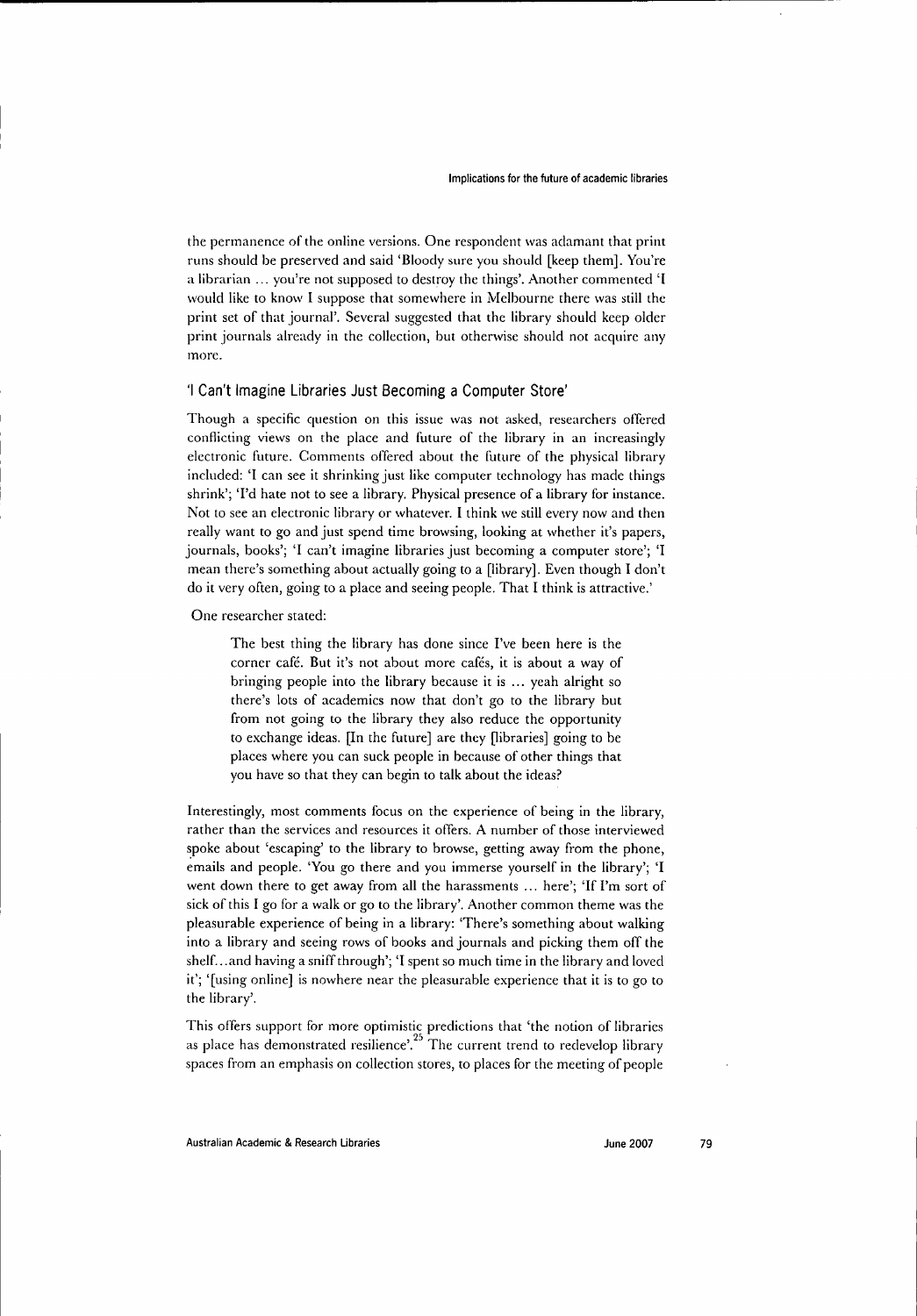and the exchange of ideas, as well as quiet spaces to be alone for study and research, may allow libraries to adapt and find a place in a future where most collections arc online.

#### 'Someone Who Could Actually Do .,. the Leg Work For Me'

If the library is to be transformed, what happens to the librarians? Considering the diminishing physical use of libraries, will librarians lose their jobs? After all, 'milkmen and gas station attendants provided both good service and convenience, and both occupations disappeared in a single generation.<sup>26</sup>

Many comments on library services focused on the need for more support, including more training and help services available out of hours, but a recurring theme of the interviews was the need for research assistants to undertake information seeking, in particular library-related information seeking. While this was commonplace with many senior researchers, it was a very attractive proposition to those without such assistance and/or those with limited research funding. One academic posed the following scenario:

We don't get a lot of money [for research assistance] ... we might have \$800... By the time wc each go off and employ our own research assistant and you spend thirty hours with them teaching where the library is, how to get a staff card, how to log on.

One of the questions asked by the study team was 'If you had \$10,000 of library money to spend on library-related resources, what would you choose to spend it on?' The team expected interviewees to mention resources such as journals, books, and databases. While this was often the case, a surprising number of researchers mentioned research support such as: 'Someone from the library who can search materials ongoing for me'; 'Maybe support for the new researchers ... People who don't have RAs [research assistants]'; and 'If I had \$10,000 I'd be taking \$10,000 of RA support to actually source the journals in my area that I might not be able to keep up to date with'.

It was interesting to see that library staff were seen as a resource by a number of researchers. Unlike the future of *I*,  $R_{\text{obs}}t^2$ , librarians may not yet lose their jobs because of the internet, but may need to reconsider the services they provide, including their role in finding information.

#### **DISCUSSION**

The most important finding of the survey was that many of the librarians' most cherished notions were at odds with the realities of researchers' usage and requirements ofthe library's collection and services. The researchers interviewed were clearly embracing the online availability of information at a faster rate than the librarians, and were generally less suspicious of its susceptibilities and more appreciative of the benefits for users. Librarians' ideals of collection building, where research resources must he held within the library building and the extent to which this occurs is a measure of quality and performance, bore no resemblance to the reality of researchers' information-seeking behaviour and

80 Volume 38 Number 2 **Australian Academic & Research Libraries**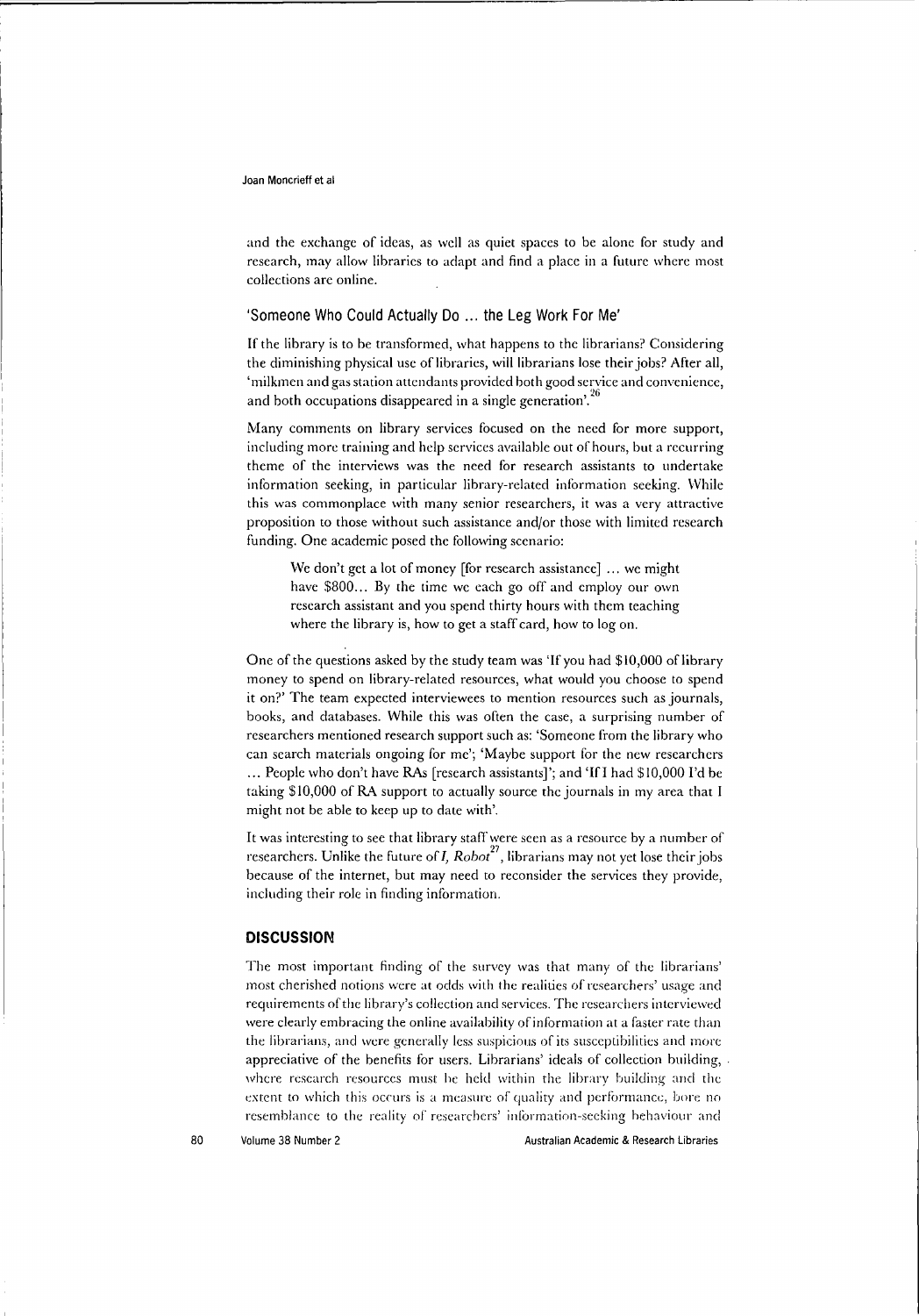preferences. The reality discovered through the interview process raises some fundamental questions for libraries relating to collection development and management strategies, as well as future roles of librarians and the services they offer.

The project team's findings in general support the common expectation of an environment where access to information by researchers is online, including identification, requesting and delivery of material available only in print. Some of the issues this raises can be quickly addressed. If online is preferred, then the response is clearly to increase the availability of online resources. However, the management of online collections, including issues regarding non-permanence, are harder to address - though maybe not so critical, given the researchers' stated need for more current resources. The management of legacy print collections is becoming a growing and more pressing and problematic issue, and one not easily solved. Libraries need to consider, develop and articulate strategies to address the preservation of print resources as they are increasingly removed from the shelves. A number of the researchers interviewed expressed an expectation that any print resources they require will be available from somewhere  $-$  the question is from where.

A further challenge evident from the survey is determining how the library can maintain relevance as the use of a print collection in a central facility is replaced by the use of online resources from home and the office. Libraries are a combination of place, collections and services. The findings give support for the redevelopment of libraries from collection stores to flexible spaces, where people can research or meet and exchange ideas. More flexible approaches to the delivery of services, including out-of-hours-support, and more personalised services, also need to be seriously considered. The roles of library staff and the services they offer need to take account of the real needs of researchers and of the library's place in the wider information universe.

# **CONCLUSION**

----------------------------- - -- - -

The future of libraries is certainly far from a foregone conclusion, and the shape it may take is as varied as its depictions in popular media. From shutting down *(I, Robot<sup>29</sup> )* to being sealed in helium *(Moving Mars'\* to direct interfaces with data (where interestingly, as in *This Alien Shore,* despite 'brainware', there are still 'libraries' for 'books' and 'journals'<sup>31</sup>), speculation on the future can be fun or confronting, confusing or frightening. Libraries have epitomised stability and certainty, with a charter to preserve knowledge for the future, come what may. Today's world where, far from being stable, things change rapidly, has finally had an impact on these storehouses. One of the ironies is that Google's mission, 'to organize the world's information and make it universally accessible and useful<sup>32</sup>, as well as reflecting the ultimate collecting philosophy of libraries, directly challenges it. Traditional notions based on building and managing print collections are losing relevance in the face of the growing availability of online resources. However, the aims of collection building may never have been more achievable, as users arc able to acquire online access to larger numbers of journals than ever before.

Australian Academic & Research Libraries **Australian Academic & Research Libraries** June 2007 81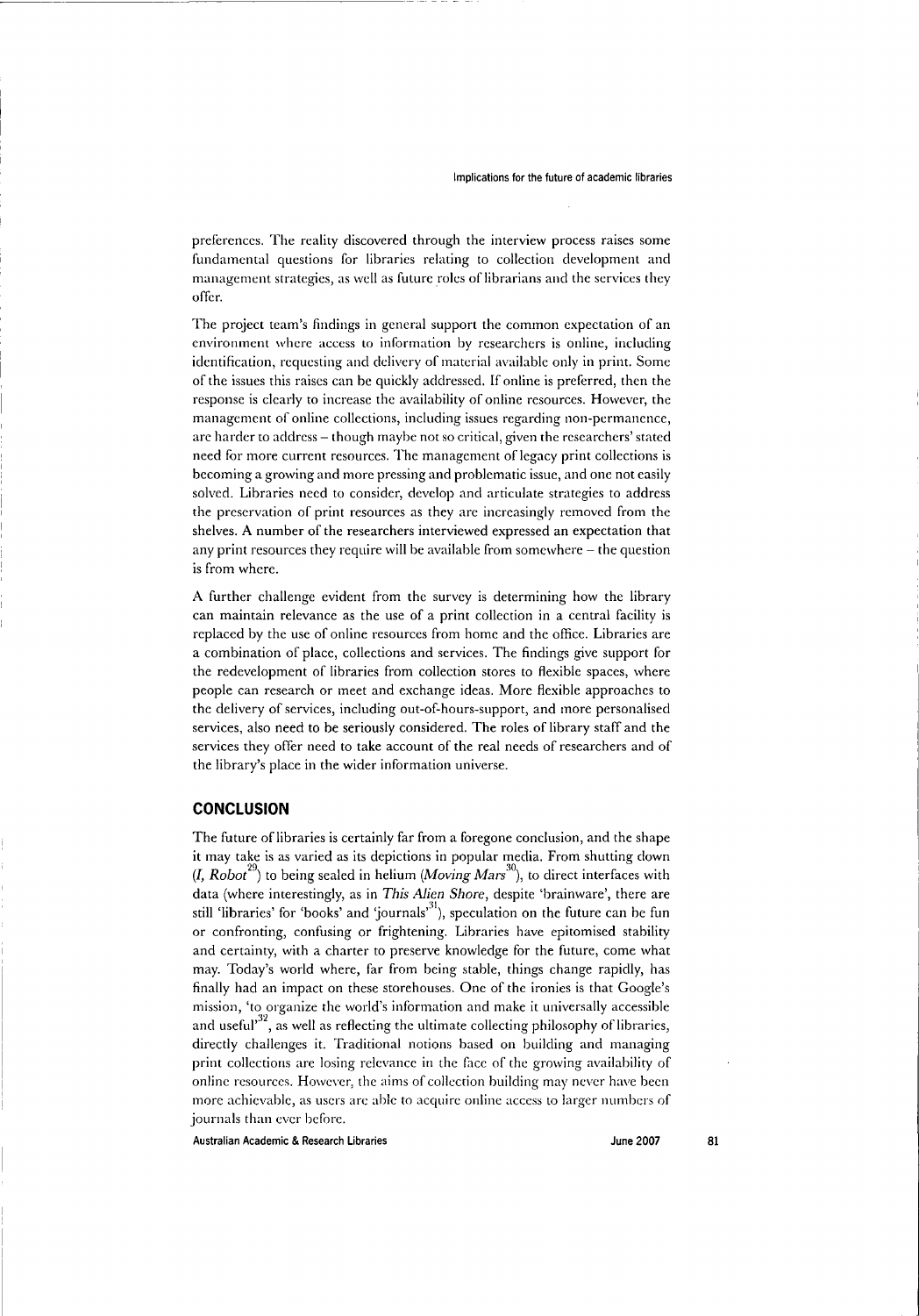In the librarians' library-centric view of the world, all knowledge is accessible through the library. However, the results of the interviews confirm that over recent years, a remarkable culture shift has occurred. This was succinctly stated by one researcher sitting in front of a laptop:

years ago I would go to the library  $\ldots$  [be] cause I wouldn't have access to databases so I would go ... to do my searching there. This is going back some years, but now ... my universe is here.

#### Acknowledgements

The authors wish to acknowledge the contribution of colleagues Jenny Addie, Vanessa Bourne and Donna Runner who were team members on the research project.

# **NOTES**

- 1. *Star Wars Episode II: Attack of the Clones* Lucasfilm 2002.
- *2. V for Vendetta* Warner Bros 2005.
- 3. I, Robot Twentieth Century Fox 2004.
- 4. OCLC *Perceptions ofLibraries and Information Resources:* a *Report to the OCLC Membership* Dublin Ohio OCLC 2005 pp3-31.
- 5. J G Neal 'Chaos Breeds Life: Finding Opportunities for Library Advancement During a Period of Collection Schizophrenia' in S H Lee (cd) *Collection Development in* a *Digital Environment* NY Haworth Information Press 1999 plO.
- 6. P Clayton & G E Gorman *lvlanaging Information Resources in Libraries: Collection lvIanagement in Theory andPractice* London LibraryAssociation 2001 pxv.
- 7. For example C Tenopir et al 'Patterns ofJournal Use by Scientists Through Three Evolutionary Phases' *D-Lib Magazine* 2003 vol 9 no 5.
- 8. For example I F Dillon & K L Hahn 'Are Researchers Ready for the Electronic-only Journal Collection? Results of a Survey at the University of Maryland' *portal: Libraries and the Academy* 2002 vol 2 no 3 pp375- 390. The survey indicated (p379) that 'a substantial majority (70%) of faculty wanted core journals available in both electronic and print form'.
- 9. J Dilevko & L Gottlieb 'Print Sources in an Electronic Age: A Vital Part of the Research Process for Undergraduate Students' *The Journal of Academic Librarianship* 2002 vol 28 no 6.
- 10. W T Milton 'By the Dawn's Early Light' in Lee (cd) op cit p27.
- I I. *I, Robot* op cit
- 12. C Tenopir Use and Users of Electronic Library Resources: An Overview and *Analysis of Recent Research Studies* Washington DC Council on Library and Information Resources 2003 p43.